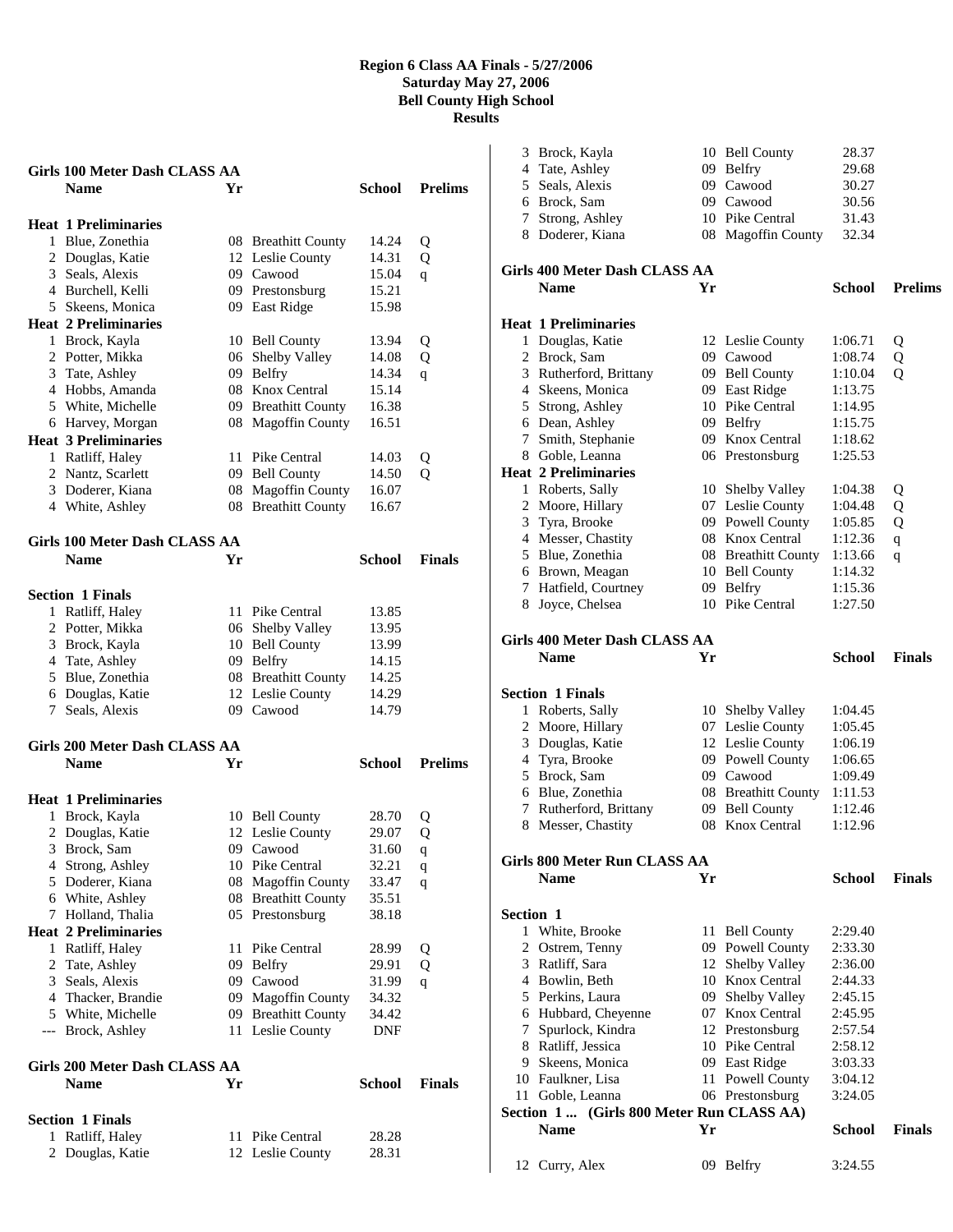| 13               | Joyce, Chelsea                          |    | 10 Pike Central  | 3:25.06       |                |
|------------------|-----------------------------------------|----|------------------|---------------|----------------|
|                  | 14 Moore, Katie                         |    | 03 Leslie County | 3:33.33       |                |
|                  | Girls 1600 Meter Run CLASS AA           |    |                  |               |                |
|                  | <b>Name</b>                             | Yr |                  | <b>School</b> | <b>Finals</b>  |
|                  |                                         |    |                  |               |                |
| Section 1        |                                         |    |                  |               |                |
|                  | 1 Ostrem, Tenny                         |    | 09 Powell County | 5:46.27       |                |
|                  | 2 Gibson, Caitlin                       |    | 07 Bell County   | 6:00.55       |                |
|                  | 3 Hubbard, Cheyenne                     |    | 07 Knox Central  | 6:04.91       |                |
|                  | 4 Potter, Macayla                       |    | 06 Shelby Valley | 6:18.07       |                |
|                  | 5 Lewis, Beth                           |    | 11 Leslie County | 6:19.31       |                |
|                  | 6 Johnson, Mary                         |    | 12 Belfry        | 6:24.70       |                |
|                  | 7 Earls, Lindsey                        |    | 09 Knox Central  | 6:32.07       |                |
|                  | 8 Brown, Kelly                          |    | 04 Bell County   | 6:38.55       |                |
|                  | 9 Faulkner, Lisa                        |    | 11 Powell County | 6:39.13       |                |
|                  | 10 Simmons, Ashley                      |    | 09 Cawood        | 7:15.23       |                |
|                  | 11 Grubbs, April                        |    | 09 Cawood        | 7:29.48       |                |
|                  | 12 France, Danielle                     |    | 10 Leslie County | 7:39.24       |                |
|                  | Girls 3200 Meter Run CLASS AA           |    |                  |               |                |
|                  | <b>Name</b>                             | Yr |                  | School        | <b>Finals</b>  |
|                  |                                         |    |                  |               |                |
| <b>Section 1</b> |                                         |    |                  |               |                |
|                  | 1 Brown, Kelly                          |    | 04 Bell County   | 13:30.88      |                |
|                  | 2 Ostrem, Tenny                         |    | 09 Powell County | 13:38.18      |                |
|                  | 3 Davenport, Meranda                    |    | 06 Cawood        | 13:44.59      |                |
|                  | 4 Gibson, Caitlin                       |    | 07 Bell County   | 13:47.92      |                |
|                  | 5 Hubbard, Cheyenne                     |    | 07 Knox Central  | 14:08.99      |                |
|                  | 6 Lewis, Beth                           |    | 11 Leslie County | 14:26.10      |                |
|                  | 7 Johnson, Mary                         |    | 12 Belfry        | 14:46.08      |                |
|                  | 8 Whitehead, Samantha                   |    | 09 Knox Central  | 16:28.12      |                |
|                  | 9 Crisp, Kelsey                         |    | 07 Leslie County | 17:38.21      |                |
|                  | <b>Girls 100 Meter Hurdles CLASS AA</b> |    |                  |               |                |
|                  | <b>Name</b>                             | Yr |                  | School        | <b>Prelims</b> |
|                  |                                         |    |                  |               |                |
|                  | <b>Heat 1 Preliminaries</b>             |    |                  |               |                |
|                  | 1 Hobbs, Sarah                          |    | 11 Bell County   | 18.28         | Q              |
|                  | 2 Bowling, Katie                        |    | 08 Leslie County | 20.05         | Q              |
| 3                | Stanley, Emily                          |    | 10 Prestonsburg  | 20.18         | о              |
|                  | 4 Fields, Lindsay                       |    | 09 East Ridge    | 20.75         | Q              |
|                  | 5 Hurst, Mary                           |    | 08 Knox Central  | 21.65         | Q              |
|                  | <b>Girls 100 Meter Hurdles CLASS AA</b> |    |                  |               |                |
|                  | <b>Name</b>                             | Yr |                  | School        | <b>Finals</b>  |
|                  |                                         |    |                  |               |                |
|                  | <b>Section 1 Finals</b>                 |    |                  |               |                |
|                  | 1 Hobbs, Sarah                          |    | 11 Bell County   | 18.28         |                |
|                  | 2 Bowling, Katie                        |    | 08 Leslie County | 20.05         |                |
|                  | 3 Stanley, Emily                        |    | 10 Prestonsburg  | 20.18         |                |
|                  | 4 Fields, Lindsay                       |    | 09 East Ridge    | 20.75         |                |
|                  | 5 Hurst, Mary                           |    | 08 Knox Central  | 21.65         |                |
|                  | --- White, Sara                         |    | 11 Knox Central  | DQ            |                |
|                  | Girls 300 Meter Hurdles CLASS AA        |    |                  |               |                |
|                  | <b>Name</b>                             | Yr |                  | School        | <b>Prelims</b> |
|                  |                                         |    |                  |               |                |
|                  | <b>Heat 1 Preliminaries</b>             |    |                  |               |                |
| 1                | Hobbs, Sarah                            |    | 11 Bell County   | 51.40         | Q              |

|                  | 2 Moore, Hillary                                | 07 Leslie County       | 52.17         | Q             |
|------------------|-------------------------------------------------|------------------------|---------------|---------------|
|                  | 3 Stanley, Emily                                | 10 Prestonsburg        | 57.31         | Q             |
|                  | 4 Sheckles, India                               | 08 Knox Central        | 57.34         | q             |
|                  | <b>Heat 2 Preliminaries</b>                     |                        |               |               |
|                  | 1 Bowling, Katie                                | 08 Leslie County       | 54.16         | Q             |
|                  | 2 Fields, Lindsay                               | 09 East Ridge          | 59.90         | Q             |
|                  | 3 Hurst, Mary                                   | 08 Knox Central        | 1:05.77       | Q             |
|                  | 4 Blackburn, Beth                               | 10 Pike Central        | 1:07.14       |               |
|                  | 5 Ratliff, Sara                                 | 12 Shelby Valley       | 1:09.51       |               |
|                  |                                                 |                        |               |               |
|                  | Girls 300 Meter Hurdles CLASS AA                |                        |               |               |
|                  | <b>Name</b><br>Yr                               |                        | <b>School</b> | <b>Finals</b> |
|                  | <b>Section 1 Finals</b>                         |                        |               |               |
|                  | 1 Hobbs, Sarah                                  | 11 Bell County         | 50.36         |               |
|                  | 2 Moore, Hillary                                | 07 Leslie County       | 53.53         |               |
|                  | 3 Bowling, Katie                                | 08 Leslie County       | 53.86         |               |
|                  | 4 Stanley, Emily                                | 10 Prestonsburg        | 57.43         |               |
|                  | 5 Fields, Lindsay                               | 09 East Ridge          | 58.83         |               |
|                  | 6 Sheckles, India                               | 08 Knox Central        | 58.93         |               |
|                  | 7 Hurst, Mary                                   | 08 Knox Central        | 1:01.87       |               |
|                  |                                                 |                        |               |               |
|                  | <b>Girls 4x100 Meter Relay CLASS AA</b>         |                        |               |               |
|                  | Team                                            | <b>Relay</b>           | <b>Finals</b> |               |
| <b>Section 1</b> |                                                 |                        |               |               |
| 1                | Shelby Valley                                   |                        | 56.76         |               |
|                  | 1) Potter, Mikka 06                             | 2) Perkins, Laura 09   |               |               |
|                  | 3) Perkins, Amber 11                            | 4) Burke, Melanie 10   |               |               |
|                  | 2 Bell County                                   |                        | 57.63         |               |
|                  | 1) Brock, Kayla 10                              | 2) Fugate, Rhiannon 11 |               |               |
|                  | 3) Martin, Nikki 09                             | 4) Nantz, Scarlett 09  |               |               |
|                  | 3 Prestonsburg                                  |                        | 58.59         |               |
|                  | 1) Spurlock, Kindra 12                          | 2) Burchell, Kelli 09  |               |               |
|                  | 3) Stanley, Emily 10                            | 4) Joseph, Jackie 11   |               |               |
|                  | 4 Belfry                                        |                        | 58.93         |               |
|                  | 1) Tate, Ashley 09                              | 2) Stewart, Cali 10    |               |               |
|                  | 3) Trout, Caitlyn 11                            | 4) Stanley, Alyssa 11  |               |               |
|                  | 5 Leslie County                                 |                        | 1:00.30       |               |
|                  | 1) Brashear, Mary Kathern 07                    | 2) Farler, Kayla 07    |               |               |
|                  | 3) Surer, Chelsea 07                            | 4) Stidham, Ciara 11   |               |               |
|                  | 6 Knox Central                                  |                        | 1:01.30       |               |
|                  | 1) Lambert, Whitney 09                          | 2) Hurst, Mary 08      |               |               |
|                  | 3) Sheckles, India 08                           | 4) Hobbs, Amanda 08    |               |               |
|                  |                                                 |                        |               |               |
|                  | Girls 4x200 Meter Relay CLASS AA<br><b>Team</b> | <b>Relay</b>           | Finals        |               |
|                  |                                                 |                        |               |               |
| <b>Section 1</b> |                                                 |                        |               |               |
|                  | 1 Pike Central                                  |                        | 2:02.36       |               |
|                  | 1) Strong, Ashley 10                            | 2) Ratliff, Jessica 10 |               |               |
|                  | 3) Ratliff, Haley 11                            | 4) Blackburn, Beth 10  |               |               |
|                  | Section 1  (Girls 4x200 Meter Relay CLASS AA)   |                        |               |               |
|                  | Team                                            | <b>Relay</b>           | Finals        |               |
|                  | 2 Belfry                                        |                        | 2:02.42       |               |
|                  | 1) Stanley, Alyssa 11                           | 2) Stewart, Cali 10    |               |               |
|                  | 3) Trout, Caitlyn 11                            | 4) Cisco, Robin 10     |               |               |
|                  | 3 Knox Central                                  |                        | 2:07.37       |               |
|                  | 1) Hobbs, Amanda 08                             | 2) Messer, Chastity 08 |               |               |
|                  | 3) Lambert, Whitney 09                          | 4) Smith, Stephanie 09 |               |               |
|                  |                                                 |                        |               |               |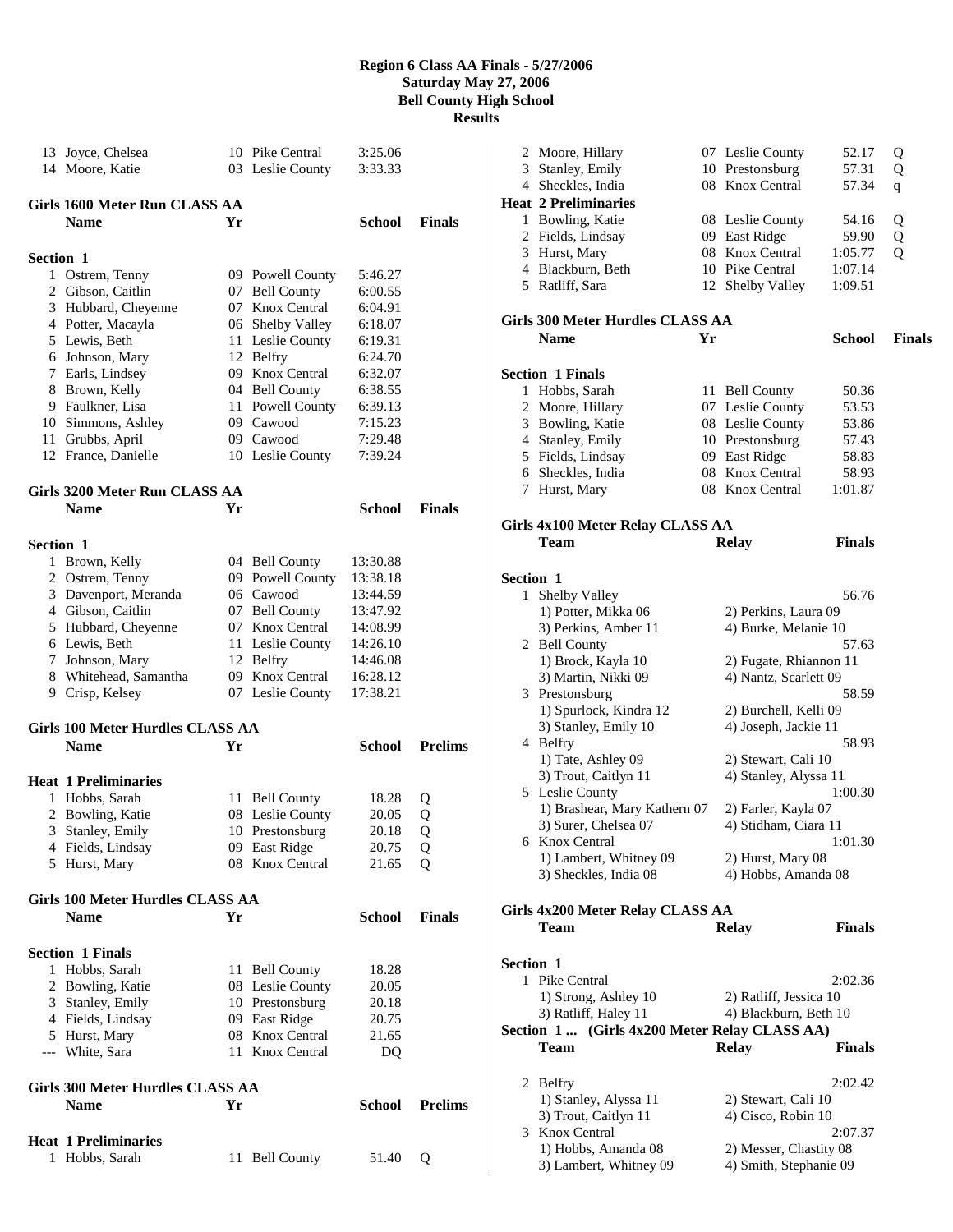|     | 4 Leslie County                  | 2:12.06                        |   |
|-----|----------------------------------|--------------------------------|---|
|     | 1) Farler, Kayla 07              | 2) Morgan, Stephanie 08        |   |
|     | 3) Brashear, Mary Kathern 07     | 4) Surer, Chelsea 07           |   |
| 5   | Shelby Valley                    | 2:32.53                        |   |
|     | 1) Bartley, Chasta 10            | 2) Wright, Leigha 10           |   |
|     | 3) Smallwood, Kayla 10           | 4) Burke, Melanie 10           |   |
| --- | <b>Bell County</b>               | DQ                             |   |
|     | 1) Rutherford, Brittany 09       | 2) Martin, Nikki 09            |   |
|     | 3) Fugate, Rhiannon 11           | 4) Nantz, Scarlett 09          |   |
|     | Girls 4x400 Meter Relay CLASS AA |                                |   |
|     | Team                             | <b>Prelims</b><br><b>Relay</b> |   |
|     |                                  |                                |   |
|     | <b>Heat 1 Preliminaries</b>      |                                |   |
| 1   | <b>Bell County</b>               | 4:45.21                        | Q |
|     | 1) Hobbs, Sarah 11               | 2) Brock, Teagen 12            |   |
|     | 3) Rutherford, Brittany 09       | 4) White, Brooke 11            |   |
|     | 2 Prestonsburg                   | 5:01.86                        | Q |
|     | 1) Joseph, Jackie 11             | 2) Burchell, Kelli 09          |   |
|     | 3) Stanley, Emily 10             | 4) Spurlock, Kindra 12         |   |
| 3   | Powell County                    | 5:04.89                        | Q |
|     | 1) Brown, Jackie 06              | 2) Faulkner, Lisa 11           |   |
|     | 3) Hayes, Chelsea 10             | 4) Ostrem, Tenny 09            |   |
|     | 4 Pike Central                   | 5:45.40                        |   |
|     | 1) Ratliff, Jessica 10           | 2) Hess, Misty 10              |   |
|     | 3) Blackburn, Beth 10            | 4) Ratliff, Haley 11           |   |
|     | <b>Heat 2 Preliminaries</b>      |                                |   |
| 1   | Shelby Valley                    | 4:36.14                        | Q |
|     | 1) Potter, Mikka 06              | 2) Potter, Macayla 06          |   |
|     | 3) Burke, Melanie 10             | 4) Ratliff, Sara 12            |   |
| 2   | Leslie County                    | 4:39.81                        | Q |
|     | 1) Moore, Hillary 07             | 2) Brashear, Mary Kathern 07   |   |
|     | 3) Bowling, Katie 08             | 4) Surer, Chelsea 07           |   |
| 3   | Knox Central                     | 4:46.85                        | Q |
|     | 1) Messer, Chastity 08           | 2) Smith, Stephanie 09         |   |
|     | 3) Earls, Lindsey 09             | 4) Bowlin, Beth 10             |   |
|     | 4 Cawood                         | 5:01.40                        | q |
|     | 1) Davenport, Meranda 06         | 2) Brock, Sam 09               |   |
|     | 3) Simmons, Ashley 09            | 4) Miniard, Brittany 09        |   |
| 5   | Belfry                           | 5:26.49                        | q |
|     | 1) Masters, Hope 11              | 2) Deskins, Kimmie 11          |   |
|     | 3) Dean, Ashley 09               | 4) Cisco, Robin 10             |   |

## **Girls 4x400 Meter Relay CLASS AA**

| Team                    | Relay                 | Finals                       |
|-------------------------|-----------------------|------------------------------|
| <b>Section 1 Finals</b> |                       |                              |
| 1 Shelby Valley         |                       | 4:29.30                      |
| 1) Burke, Melanie 10    | 2) Potter, Macayla 06 |                              |
| 3) Potter, Mikka 06     | 4) Ratliff, Sara 12   |                              |
| 2 Bell County           |                       | 4:30.80                      |
| 1) Brock, Teagen 12     |                       | 2) Rutherford, Brittany 09   |
| 3) Hobbs, Sarah 11      | 4) White, Brooke 11   |                              |
| 3 Leslie County         |                       | 4:36.60                      |
| 1) Bowling, Katie 08    |                       | 2) Brashear, Mary Kathern 07 |
| 3) Surer, Chelsea 07    | 4) Moore, Hillary 07  |                              |
| 4 Knox Central          |                       | 4:41.50                      |
| 1) Bowlin, Beth 10      | 2) Hobbs, Amanda 08   |                              |
| 3) Messer, Chastity 08  | 4) Earls, Lindsey 09  |                              |
| 5 Prestonsburg          |                       | 4:51.60                      |
| 1) Joseph, Jackie 11    | 2) Stanley, Emily 10  |                              |
|                         |                       |                              |

|                  | 3) Spurlock, Kindra 12                    |     | 4) Burchell, Kelli 09                       |                |                |
|------------------|-------------------------------------------|-----|---------------------------------------------|----------------|----------------|
|                  | 6 Powell County                           |     |                                             | 5:12.20        |                |
|                  | 1) Reed, Kasey 08<br>3) Faulkner, Lisa 11 |     | 2) Brown, Jackie 06                         |                |                |
|                  |                                           |     | 4) Tyra, Brooke 09                          |                |                |
|                  | Girls 4x800 Meter Relay CLASS AA          |     |                                             |                |                |
|                  | Team                                      |     | <b>Relay</b>                                | <b>Finals</b>  |                |
|                  |                                           |     |                                             |                |                |
| <b>Section 1</b> | 1 Shelby Valley                           |     |                                             | 10:54.12       |                |
|                  | 1) Perkins, Amber 11                      |     | 2) Potter, Macayla 06                       |                |                |
|                  | 3) Perkins, Laura 09                      |     | 4) Ratliff, Sara 12                         |                |                |
|                  | 2 Knox Central                            |     |                                             | 10:59.16       |                |
|                  | 1) Bowlin, Beth 10                        |     | 2) Earls, Lindsey 09                        |                |                |
|                  | 3) Hubbard, Cheyenne 07                   |     | 4) McDonald, Megan 09                       |                |                |
|                  | 3 Powell County                           |     |                                             | 11:05.86       |                |
|                  | 1) Brown, Jackie 06                       |     | 2) Faulkner, Lisa 11                        |                |                |
|                  | 3) Hayes, Chelsea 10                      |     | 4) Ostrem, Tenny 09                         |                |                |
|                  | 4 Bell County                             |     |                                             | 11:31.72       |                |
|                  | 1) Hobbs, Hannah 08                       |     | 2) Brock, Teagen 12                         |                |                |
|                  | 3) Gibson, Caitlin 07                     |     | 4) White, Brooke 11                         |                |                |
|                  | 5 Cawood                                  |     |                                             | 12:28.05       |                |
|                  | 1) Simmons, Ashley 09                     |     | 2) Miniard, Brittany 09                     |                |                |
|                  | 3) Grubbs, April 09                       |     | 4) Davenport, Meranda 06                    | 12:53.47       |                |
|                  | 6 Leslie County<br>1) France, Danielle 10 |     |                                             |                |                |
|                  | 3) Brashear, Mary Kathern 07              |     | 2) Crisp, Kelsey 07<br>4) Crouch, Sierra 08 |                |                |
|                  | 7 Pike Central                            |     |                                             | 14:15.72       |                |
|                  | 1) Blankenship, Whitney 11                |     | 2) Clevinger, Tiffany 10                    |                |                |
|                  | 3) Walters, Brooke 09                     |     | 4) Ratliff, Jessica 10                      |                |                |
|                  |                                           |     |                                             |                |                |
|                  |                                           |     |                                             |                |                |
|                  | <b>Boys 100 Meter Dash CLASS AA</b>       |     |                                             |                |                |
|                  | <b>Name</b>                               | Yr  |                                             | School         | <b>Prelims</b> |
|                  | <b>Heat 1 Preliminaries</b>               |     |                                             |                |                |
|                  | 1 Young, B J                              |     | 12 Leslie County                            | 12.17          | Q              |
|                  | 2 Ratliff, Zack                           |     | 10 Pike Central                             | 12.34          | Q              |
|                  | 3 Strong, Alex                            |     | 09 Breathitt County                         | 12.61          | q              |
|                  | 4 Stevenson, Joshua                       |     | 09 Prestonsburg                             | 13.21          |                |
|                  | Heat 1 Preliminaries                      |     | (Boys 100 Meter Dash CLASS AA)              |                |                |
|                  | <b>Name</b>                               | Yr  |                                             | School         | <b>Prelims</b> |
|                  | 5 Wilson, George                          |     | 09 Bell County                              | 13.48          |                |
|                  | <b>Heat 2 Preliminaries</b>               |     |                                             |                |                |
|                  | 1 Maynard, Matt                           |     | 12 Belfry                                   | 11.55          | Q              |
|                  | 2 Bargo, Seth                             |     | 10 Knox Central                             | 12.22          | Q              |
|                  | 3 Holbrook, Tyler                         | 08. | <b>Magoffin County</b>                      | 13.12          |                |
|                  | 4 Coleman, Jerry K                        |     | 10 Pike Central                             | 13.15          |                |
|                  | 5 Jamerson, Clay                          |     | 09 Prestonsburg                             | 13.18          |                |
|                  | <b>Heat 3 Preliminaries</b>               |     |                                             |                |                |
|                  | 1 Brown, Chris                            |     | 12 Knox Central                             | 11.65          | Q              |
|                  | 2 Mullin, Cory                            |     | 11 East Ridge                               | 12.12          | Q              |
|                  | 3 Spicer, Chris                           |     | 09 Breathitt County                         | 12.72          | q              |
|                  | 4 Dewees, Cody<br>5 Arnett, Bryan         |     | 11 Leslie County<br>10 Magoffin County      | 12.98<br>16.72 |                |
|                  |                                           |     |                                             |                |                |
|                  | <b>Boys 100 Meter Dash CLASS AA</b>       |     |                                             |                |                |
|                  | <b>Name</b>                               | Yr  |                                             | School         | <b>Finals</b>  |
|                  | <b>Section 1 Finals</b>                   |     |                                             |                |                |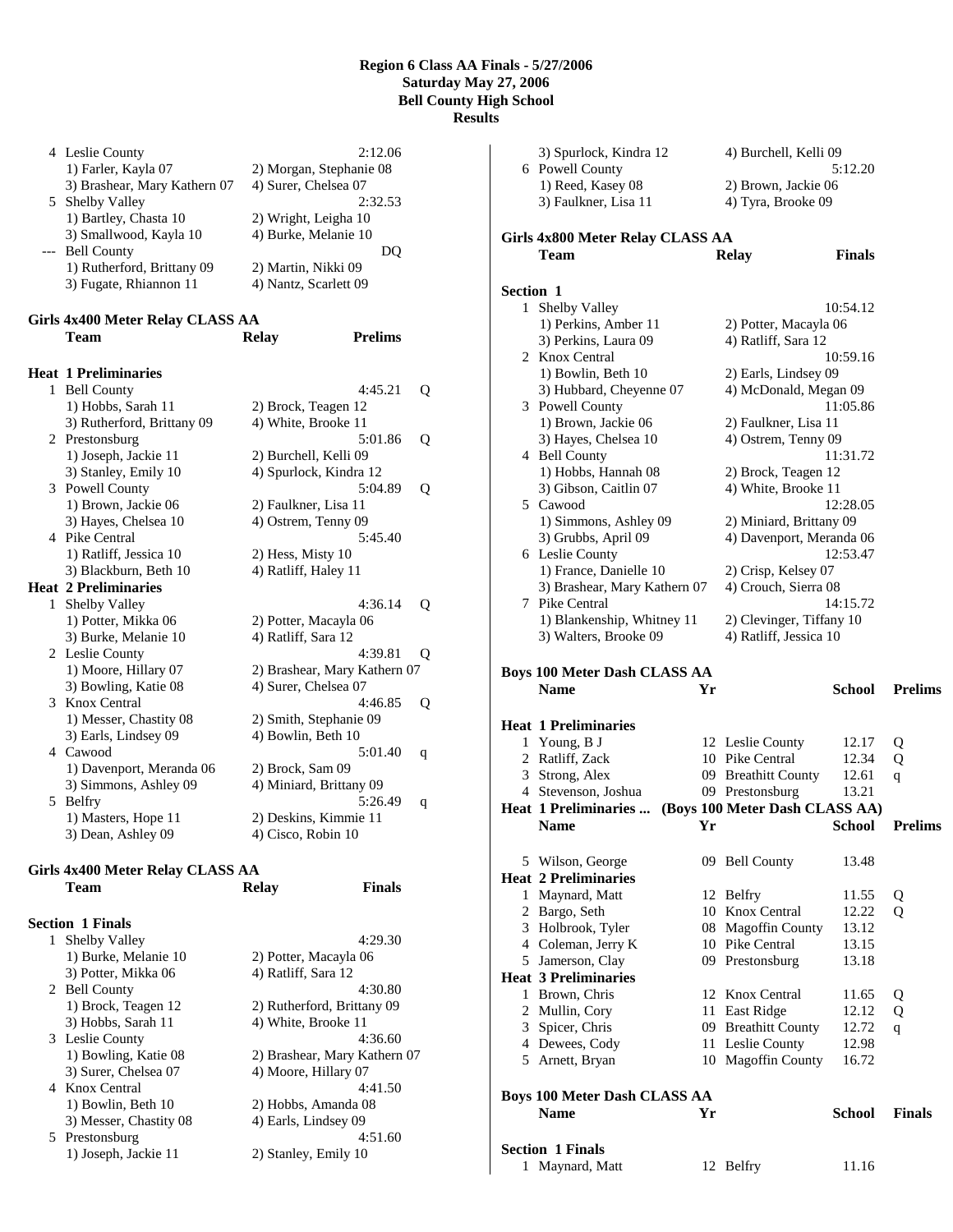| 2              | Brown, Chris                        | 12 | Knox Central                             | 11.34         |                |
|----------------|-------------------------------------|----|------------------------------------------|---------------|----------------|
| 3              | Bargo, Seth                         |    | 10 Knox Central                          | 11.66         |                |
|                | 4 Mullin, Cory                      |    | 11 East Ridge                            | 11.83         |                |
| 5              | Ratliff, Zack                       |    | 10 Pike Central                          | 11.91         |                |
|                | 6 Strong, Alex                      |    | 09 Breathitt County                      | 11.92         |                |
|                | 7 Young, B J                        |    | 12 Leslie County                         | 12.31         |                |
| 8              | Spicer, Chris                       |    | 09 Breathitt County                      | 12.35         |                |
|                | Boys 200 Meter Dash CLASS AA        |    |                                          |               |                |
|                | <b>Name</b>                         | Yr |                                          | School        | <b>Prelims</b> |
|                | Heat 1 Preliminaries                |    |                                          |               |                |
| 1              | Monroe, Derek                       |    | 12 Knox Central                          | 24.14         | Q              |
| $\overline{2}$ | Young, B J                          |    | 12 Leslie County                         | 24.64         | Q              |
|                | 3 Testerman, Jared                  |    | 11 Belfry                                | 24.74         | q              |
|                | 4 Davidson, Andrew                  |    | 09 Breathitt County                      | 26.44         |                |
|                | 5 Holbrook, Tyler                   |    | 08 Magoffin County                       | 27.84         |                |
|                | <b>Heat 2 Preliminaries</b>         |    |                                          |               |                |
|                | 1 Ratliff, Zack                     |    | 10 Pike Central                          | 25.28         | Q              |
|                | 2 Stewart, Joshua                   |    | 12 Powell County                         | 25.45         | Q              |
| 3              | Morgan, Jordan                      |    | 10 Leslie County                         | 26.25         | q              |
|                | 4 Campbell, Josh                    |    | 09 Bell County                           | 26.45         |                |
|                | 5 Jamerson, Joseph                  |    | 06 Prestonsburg                          | 29.62         |                |
|                | <b>Heat 3 Preliminaries</b>         |    |                                          |               |                |
|                | 1 Brown, Chris                      |    | 12 Knox Central                          | 24.80         | Q              |
|                | 2 Mullin, Cory                      |    | 11 East Ridge                            | 25.06         | Q              |
|                | 3 Smith, Brandon                    |    | 12 Breathitt County                      | 26.53         |                |
|                | 4 Smallwood, Alex                   | 11 | Shelby Valley                            | 27.60         |                |
| 5              | Hall, Wes                           |    | 11 Prestonsburg                          | 28.47         |                |
|                | 6 Coleman, Jerry K                  |    | 10 Pike Central                          | 28.83         |                |
|                |                                     |    |                                          |               |                |
|                | Boys 200 Meter Dash CLASS AA        |    |                                          |               |                |
|                | <b>Name</b>                         | Yr |                                          | <b>School</b> | <b>Finals</b>  |
|                | <b>Section 1 Finals</b>             |    |                                          |               |                |
|                | 1 Brown, Chris                      |    | 12 Knox Central                          | 23.24         |                |
|                | 2 Monroe, Derek                     |    | 12 Knox Central                          | 23.48         |                |
|                | 3 Mullin, Cory                      |    | 11 East Ridge                            | 23.74         |                |
|                | 4 Young, B J                        |    | 12 Leslie County                         | 23.83         |                |
| 5              | Stewart, Joshua                     |    | 12 Powell County                         | 24.26         |                |
|                | 6 Ratliff, Zack                     |    | 10 Pike Central                          | 24.43         |                |
| Τ              | Testerman, Jared                    |    | 11 Belfry                                | 24.50         |                |
| 8              | Morgan, Jordan                      |    | 10 Leslie County                         | 25.36         |                |
|                | <b>Boys 400 Meter Dash CLASS AA</b> |    |                                          |               |                |
|                | <b>Name</b>                         | Yr |                                          | <b>School</b> | <b>Prelims</b> |
|                | <b>Heat 1 Preliminaries</b>         |    |                                          |               |                |
| 1              | Farris, Derek                       |    | 12 Knox Central                          | 55.32         | Q              |
|                | 2 Fletcher, Clay                    | 11 | <b>Magoffin County</b>                   | 57.42         | Q              |
|                | 3 Thompson, Cory                    | 11 | Pike Central                             | 59.23         |                |
|                | 4 Turner, Joesph                    |    | 09 Cawood                                | 1:03.46       |                |
|                | <b>Heat 2 Preliminaries</b>         |    |                                          |               |                |
|                | 1 Dimaline, Cory                    |    | 10 Powell County                         | 55.92         | Q              |
|                | 2 Hensley, Adam                     |    | 11 Bell County                           | 57.85         | Q              |
| 3              | Dotson, Charlie                     |    | 09 Belfry                                | 1:01.22       |                |
|                | 4 Sizemore, Kyle                    |    | 11 Leslie County                         | 1:05.86       |                |
|                | <b>Heat 3 Preliminaries</b>         |    |                                          |               |                |
| 1              | Mickey, Bryce                       |    | 11 Bell County                           | 53.52         | Q              |
| 2<br>3         | Strong, Alex                        | 09 | <b>Breathitt County</b><br>Shelby Valley | 54.52         | Q              |

|                  |                                         |    | 09 Pike Central      | 1:02.49       |               |
|------------------|-----------------------------------------|----|----------------------|---------------|---------------|
|                  | 4 Abshire, JD                           |    |                      |               |               |
|                  | 5 Adams, Josh                           |    | 11 Leslie County     | 1:03.40       |               |
|                  | 6 Stanley, Brad                         |    | 08 Prestonsburg      | 1:09.70       |               |
|                  | Heat 4 Preliminaries                    |    |                      |               |               |
|                  | 1 Monroe, Derek                         |    | 12 Knox Central      | 52.91         | Q             |
|                  |                                         |    |                      |               |               |
|                  | 2 Noble, Houston                        |    | 10 Breathitt County  | 57.41         | Q             |
|                  | 3 Hickman, Phillip                      |    | 10 Belfry            | 58.12         |               |
|                  | 4 Francis, Phillip                      |    | 10 Magoffin County   | 58.34         |               |
|                  | 5 Stevenson, Joshua                     |    | 09 Prestonsburg      | 1:03.86       |               |
|                  |                                         |    |                      |               |               |
|                  |                                         |    |                      |               |               |
|                  | Boys 400 Meter Dash CLASS AA            |    |                      |               |               |
|                  | <b>Name</b>                             | Yr |                      | School        | <b>Finals</b> |
|                  |                                         |    |                      |               |               |
|                  | <b>Section 1 Finals</b>                 |    |                      |               |               |
|                  | 1 Monroe, Derek                         |    | 12 Knox Central      | 51.64         |               |
|                  | 2 Mickey, Bryce                         |    | 11 Bell County       | 52.55         |               |
|                  |                                         |    |                      |               |               |
|                  | 3 Dimaline, Cory                        |    | 10 Powell County     | 54.03         |               |
|                  | 4 Fletcher, Clay                        |    | 11 Magoffin County   | 54.47         |               |
|                  | 5 Farris, Derek                         |    | 12 Knox Central      | 57.47         |               |
|                  | 6 Strong, Alex                          |    | 09 Breathitt County  | 59.24         |               |
| 7                | Hensley, Adam                           | 11 | <b>Bell County</b>   | 1:00.70       |               |
|                  | 8 Noble, Houston                        |    | 10 Breathitt County  | 1:03.06       |               |
|                  |                                         |    |                      |               |               |
|                  |                                         |    |                      |               |               |
|                  | <b>Boys 800 Meter Run CLASS AA</b>      |    |                      |               |               |
|                  | <b>Name</b>                             | Yr |                      | <b>School</b> | <b>Finals</b> |
|                  |                                         |    |                      |               |               |
| <b>Section 1</b> |                                         |    |                      |               |               |
|                  |                                         |    |                      |               |               |
|                  | 1 Hammons, Jaron                        |    | 12 Knox Central      | 2:07.39       |               |
|                  | 2 Bays, Lee                             |    | 11 Knox Central      | 2:09.32       |               |
|                  | 3 Bentley, Jonathan                     |    | 12 Pike Central      | 2:14.10       |               |
|                  | 4 May, Larry                            | 11 | Shelby Valley        | 2:15.37       |               |
|                  | 5 Francis, Phillip                      |    | 10 Magoffin County   | 2:18.71       |               |
|                  | Section 1 (Boys 800 Meter Run CLASS AA) |    |                      |               |               |
|                  |                                         |    |                      |               |               |
|                  |                                         |    |                      |               |               |
|                  | <b>Name</b>                             | Yr |                      | School        | <b>Finals</b> |
|                  |                                         |    |                      |               |               |
|                  | 6 Collinger, Billy                      |    | 09 Cawood            | 2:22.72       |               |
|                  | 7 Dimaline, Cory                        |    | 10 Powell County     | 2:25.15       |               |
|                  | 8 Stiltner, Brian                       |    | 12 Pike Central      | 2:26.74       |               |
|                  |                                         |    |                      |               |               |
|                  | 9 Lee, Scott                            |    | 10 Bell County       | 2:29.19       |               |
|                  | 10 Roberts, BJ                          |    | 09 Shelby Valley     | 2:32.06       |               |
| 11               | Poynter, Shane                          |    | 09 Prestonsburg      | 2:40.03       |               |
|                  | 12 Denniston, Wyatt                     |    | 10 Powell County     | 2:41.67       |               |
|                  | 13 Price, Andrew                        |    | 09 East Ridge        | 2:44.78       |               |
|                  | 14 Williamson, Shane                    |    | 09 Prestonsburg      | 2:45.02       |               |
|                  | 15 Hubbard, Matt                        | 09 | Cawood               | 2:47.64       |               |
|                  |                                         |    |                      |               |               |
|                  |                                         |    |                      |               |               |
|                  | <b>Boys 1600 Meter Run CLASS AA</b>     |    |                      |               |               |
|                  | <b>Name</b>                             | Yr |                      | <b>School</b> | <b>Finals</b> |
|                  |                                         |    |                      |               |               |
| <b>Section 1</b> |                                         |    |                      |               |               |
| 1                | Hammons, Jaron                          |    | 12 Knox Central      | 4:52.71       |               |
| 2                |                                         | 11 | Knox Central         |               |               |
|                  | Faulkner, Colby                         |    |                      | 5:00.92       |               |
|                  | 3 Roberts, BJ                           |    | 09 Shelby Valley     | 5:07.29       |               |
|                  | 4 Saylor, Cody                          |    | 09 Bell County       | 5:10.29       |               |
|                  | 5 Brown, James                          |    | 06 Bell County       | 5:13.32       |               |
|                  | 6 Kerr, Matt                            |    | 12 Pike Central      | 5:27.84       |               |
| $---$            | Stidham, Bryan                          | 11 | <b>Knott Central</b> | NT            |               |
|                  | --- Collins, Adam                       | 07 | Leslie County        | NT            |               |
|                  |                                         | 11 | <b>Knott Central</b> | NT            |               |
| ---              | --- Young, Marcus                       |    | 10 Pike Central      |               |               |
| ---              | Davis, Shane<br>Sparks, Mathew          |    | 07 Leslie County     | NT<br>NT      |               |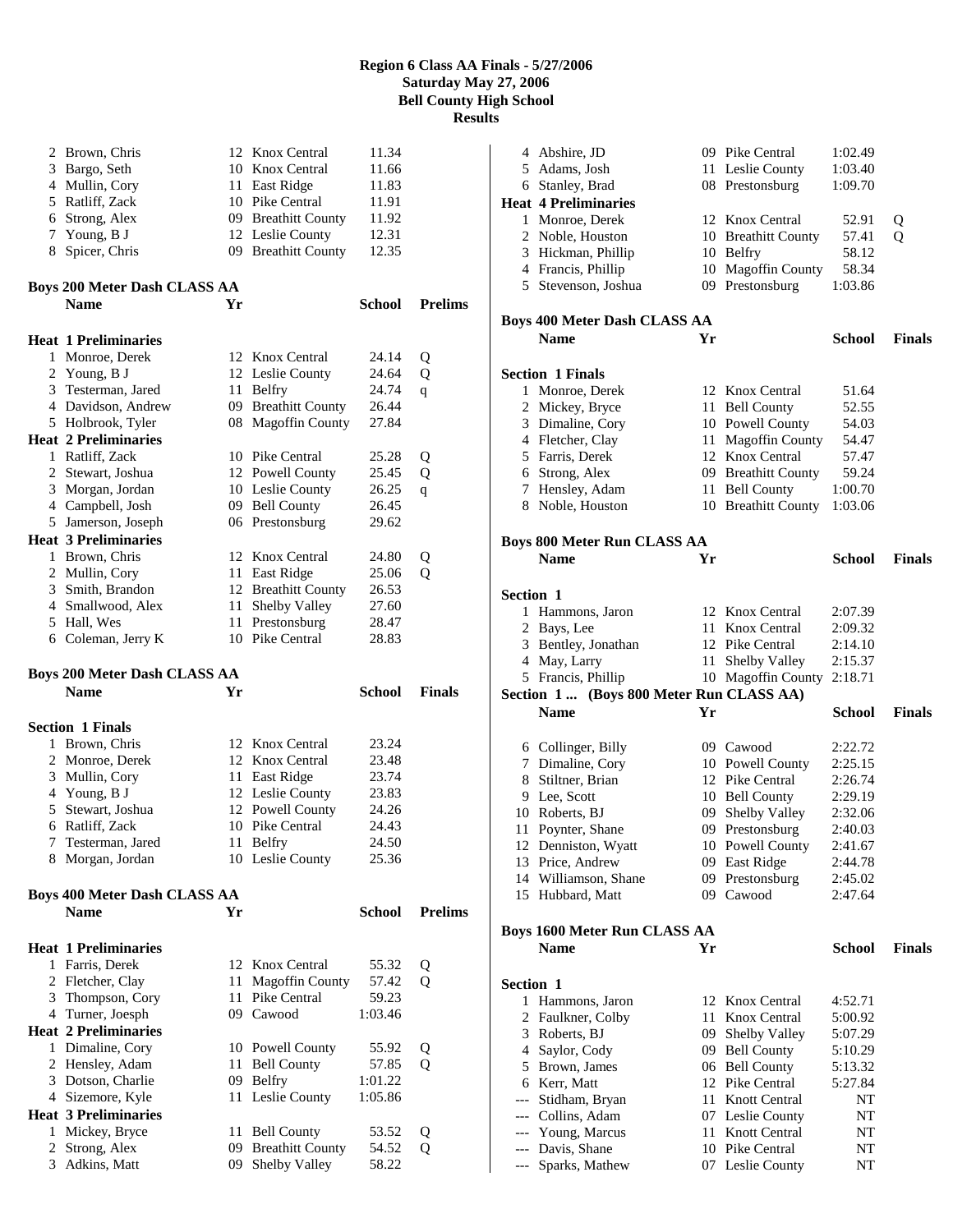|                  | <b>Name</b>                                | Yr   |                                    | School               | <b>Prelims</b> |
|------------------|--------------------------------------------|------|------------------------------------|----------------------|----------------|
|                  | Boys 300 Meter Hurdles CLASS AA            |      |                                    |                      |                |
|                  |                                            |      |                                    |                      |                |
|                  | 8 Russell, Daniel                          |      | 10 Magoffin County                 | 23.33                |                |
| 7                | Gibson, Payton                             |      | 09 Pike Central                    | 19.72                |                |
|                  | 6 Phillips, Greg                           |      | 09 Knox Central                    | 19.32                |                |
|                  | 5 Baker, Chaz                              |      | 11 Belfry                          | 18.49                |                |
|                  |                                            |      | 12 Prestonsburg                    |                      |                |
|                  | 4 Bond, Brad                               |      |                                    | 17.56                |                |
| 3                | Johnson, Garret                            |      | 12 Bell County                     | 17.37                |                |
| 2                | Moore, Seth                                |      | 11 Prestonsburg                    | 16.63                |                |
| 1                | Byrd, Myron                                |      | 12 Powell County                   | 15.46                |                |
|                  | <b>Section 1 Finals</b>                    |      |                                    |                      |                |
|                  | <b>Name</b>                                | Yr   |                                    | <b>School</b>        | <b>Finals</b>  |
|                  | Boys 110 Meter Hurdles CLASS AA            |      |                                    |                      |                |
|                  |                                            |      |                                    |                      |                |
|                  | --- Strong, Adam                           |      | 09 Breathitt County                | DQ                   |                |
|                  | 5 Phillips, Greg                           |      | 09 Knox Central                    | 19.88                | q              |
|                  | 4 Gibson, Payton                           |      | 09 Pike Central                    | 19.79                | q              |
| 3                | Baker, Chaz                                | 11   | Belfry                             | 19.40                | Q              |
|                  | 2 Bond, Brad                               |      | 12 Prestonsburg                    | 17.77                | Q              |
|                  | 1 Byrd, Myron                              |      | 12 Powell County                   | 15.66                | Q              |
|                  | <b>Heat 2 Preliminaries</b>                |      |                                    |                      |                |
|                  | 4 Mills, Josh                              |      | 09 Knox Central                    | 20.58                |                |
|                  | 3 Russell, Daniel                          |      | 10 Magoffin County                 | 20.01                | Q              |
|                  | 2 Johnson, Garret                          |      | 12 Bell County                     | 17.41                | Q              |
| 1                | Moore, Seth                                |      | 11 Prestonsburg                    | 17.01                | Q              |
|                  | <b>Heat 1 Preliminaries</b>                |      |                                    |                      |                |
|                  | <b>Name</b>                                | Yr   |                                    | <b>School</b>        | <b>Prelims</b> |
|                  | <b>Boys 110 Meter Hurdles CLASS AA</b>     |      |                                    |                      |                |
|                  |                                            |      |                                    |                      |                |
| $---$            | Saylor, Cody                               |      | 09 Bell County                     | DNF                  |                |
|                  | 13 Sparks, Mathew                          |      | 07 Leslie County                   | 16:16.20             |                |
|                  | 12 Smyth, Alex                             |      | 08 Powell County                   | 14:18.41             |                |
| 11               | Johnson, Chaz                              |      | 09 Belfry                          | 13:59.50             |                |
|                  | 10 Holbrook, Joshua                        |      | 09 Prestonsburg<br>10 Prestonsburg | 13:30.68<br>13:37.98 |                |
|                  | 9 Watkins, Jordan                          |      |                                    |                      |                |
|                  | 8 Baker, Derek                             |      | 09 East Ridge                      | 13:16.24             |                |
| 7                | 6 Bays, Lee<br>Gannon, Matt                |      | 11 Knox Central<br>11 Belfry       | 12:59.26             |                |
|                  | 5 Reynolds, John Curtis                    |      | 12 Pike Central                    | 12:26.06<br>12:30.76 |                |
|                  | 4 Gray, Lewis                              |      | 11 Knox Central                    | 12:06.30             |                |
|                  | 3 Ratliff, Chase                           | 08   | Shelby Valley                      | 11:38.51             |                |
|                  | 2 Brown, James                             |      | 06 Bell County                     | 11:21.76             |                |
| 1                | May, Larry                                 | 11 - | Shelby Valley                      | 10:59.34             |                |
| <b>Section 1</b> |                                            |      |                                    |                      |                |
|                  |                                            |      |                                    |                      |                |
|                  | <b>Name</b>                                | Yr   |                                    | School               | <b>Finals</b>  |
|                  | <b>Boys 3200 Meter Run CLASS AA</b>        |      |                                    |                      |                |
|                  |                                            |      |                                    |                      |                |
|                  | --- Southerland, Scott                     |      | 12 Powell County<br>12 Cawood      | NT<br>NT             |                |
|                  | --- Watkins, Jordan<br>--- Brewer, Geordan |      | 09 Prestonsburg                    | NT                   |                |
|                  | --- Holbrook, Joshua                       |      | 10 Prestonsburg                    | NT                   |                |
|                  | --- Johnson, Chaz                          |      | 09 Belfry                          | NT                   |                |
|                  | --- Gannon, Matt                           |      | 11 Belfry                          | NT                   |                |
|                  | --- Price, Andrew                          |      | 09 East Ridge                      | NT                   |                |
|                  | --- Baker, Derek                           |      | 09 East Ridge                      | NT                   |                |
|                  |                                            |      |                                    |                      |                |

|           | 1 Byrd, Myron                               |    | 12 Powell County       | 44.73         | Q             |
|-----------|---------------------------------------------|----|------------------------|---------------|---------------|
|           | 2 Faulkner, Colby                           |    | 11 Knox Central        | 47.36         | Q             |
|           | 3 Gibson, Payton                            |    | 09 Pike Central        | 53.70         | Q             |
|           | --- Bond, Brad                              |    | 12 Prestonsburg        | DQ            |               |
|           | --- Young, B J                              |    | 12 Leslie County       | DQ            |               |
|           | <b>Heat 2 Preliminaries</b>                 |    |                        |               |               |
|           | 1 Johnson, Garret                           |    | 12 Bell County         | 43.62         | Q             |
|           | 2 Denniston, Wyatt                          |    | 10 Powell County       | 46.99         | Q             |
|           | 3 Burchett, Matt                            |    | 12 Prestonsburg        | 47.66         | Q             |
|           | 4 Russell, Daniel                           |    | 10 Magoffin County     | 51.73         | q             |
|           | 5 Mills, Josh                               |    | 09 Knox Central        | 53.93         | q             |
|           |                                             |    |                        |               |               |
|           | <b>Boys 300 Meter Hurdles CLASS AA</b>      |    |                        |               |               |
|           | <b>Name</b>                                 | Yr |                        | School        | <b>Finals</b> |
|           |                                             |    |                        |               |               |
|           | <b>Section 1 Finals</b>                     |    |                        |               |               |
|           | 1 Byrd, Myron                               |    | 12 Powell County       | 40.93         |               |
|           | 2 Johnson, Garret                           |    | 12 Bell County         | 41.13         |               |
|           | 3 Denniston, Wyatt                          |    | 10 Powell County       | 44.16         |               |
|           | 4 Faulkner, Colby                           |    | 11 Knox Central        | 46.53         |               |
|           | 5 Burchett, Matt                            |    | 12 Prestonsburg        | 46.90         |               |
|           | 6 Gibson, Payton                            |    | 09 Pike Central        | 51.94         |               |
|           | 7 Russell, Daniel                           |    | 10 Magoffin County     | 1:05.89       |               |
|           |                                             |    |                        |               |               |
|           | <b>Boys 4x100 Meter Relay CLASS AA</b>      |    |                        |               |               |
|           | Team                                        |    | <b>Relay</b>           | <b>Finals</b> |               |
|           |                                             |    |                        |               |               |
| Section 1 |                                             |    |                        |               |               |
|           | 1 Belfry                                    |    |                        | 46.74         |               |
|           | 1) Pruitt, JJ 11                            |    | 2) Baker, Chaz 11      |               |               |
|           | 3) Maynard, Matt 12                         |    | 4) Testerman, Jared 11 |               |               |
|           | 2 Knox Central                              |    |                        | 47.24         |               |
|           | 1) Bargo, Seth 10                           |    | 2) Brown, Chris 12     |               |               |
|           | 3) Farris, Derek 12                         |    | 4) Carnes, Dexter 09   | 47.90         |               |
|           | 3 Powell County<br>1) Maldanado, Vincent 12 |    | 2) Sebey, Matt 11      |               |               |
|           | 3) Stewart, Joshua 12                       |    | 4) Taylor, Daniel 12   |               |               |
|           | 4 Prestonsburg                              |    |                        | 50.31         |               |
|           | 1) Jamerson, Clay 09                        |    | 2) Martin, Chayse 11   |               |               |
|           | 3) Hall, Wes 11                             |    | 4) Clark, Taylor 10    |               |               |
|           | 5 Pike Central                              |    |                        | 50.44         |               |
|           | 1) Thompson, Cory 11                        |    | 2) Coleman, Jerry K 10 |               |               |
|           | 3) Gibson, Payton 09                        |    | 4) Ratliff, Zack 10    |               |               |
|           | 6 Shelby Valley                             |    |                        | 51.04         |               |
|           | 1) Tackett, Kirby 09                        |    | 2) Smallwood, Alex 11  |               |               |
|           | 3) Adkins, Matt 09                          |    | 4) Little, Trevin 10   |               |               |
|           | --- Leslie County                           |    |                        | DQ            |               |
|           | 1) Morgan, Jordan 10                        |    | 2) Young, B J 12       |               |               |
|           | 3) Adams, Josh 11                           |    | 4) Dewees, Cody 11     |               |               |
| ---       | <b>Breathitt County</b>                     |    |                        | DQ            |               |
|           | 1) Noble, Houston 10                        |    | 2) Smith, Brandon 12   |               |               |
|           | 3) Spicer, Chris 09                         |    | 4) Strong, Alex 09     |               |               |
|           |                                             |    |                        |               |               |
|           | <b>Boys 4x200 Meter Relay CLASS AA</b>      |    |                        |               |               |
|           | Team                                        |    | <b>Relay</b>           | <b>Finals</b> |               |
|           |                                             |    |                        |               |               |
| Section 1 |                                             |    |                        |               |               |
| 1         | Knox Central                                |    |                        | 1:36.49       |               |
|           | 1) Greene, James 12                         |    | 2) Farris, Derek 12    |               |               |
|           | 3) Brown, Chris 12                          |    | 4) Monroe, Derek 12    |               |               |
| 2         | <b>Bell County</b>                          |    |                        | 1:38.29       |               |

**Heat 1 Preliminaries**